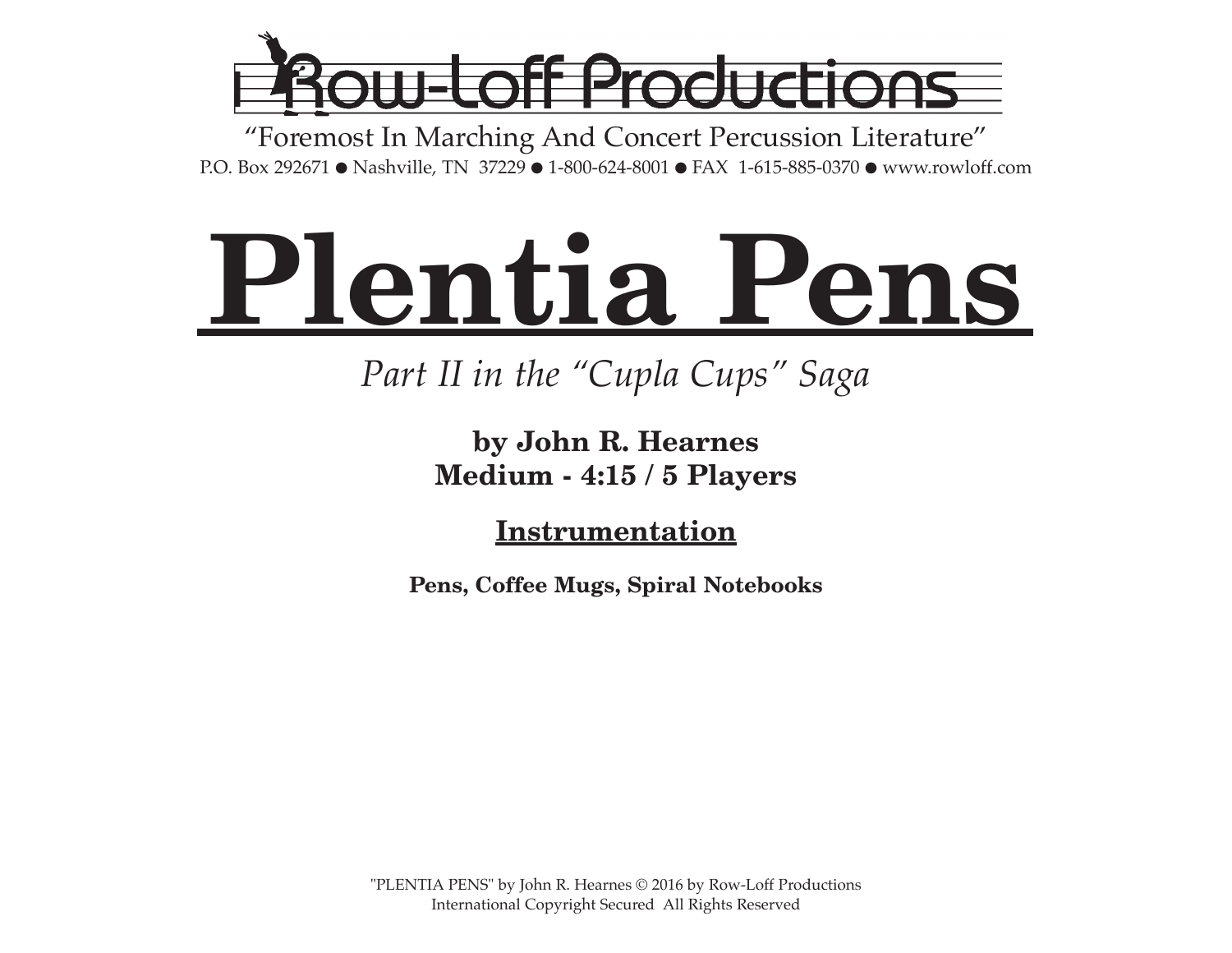## **Plentia Pens**

### *Part II in the "Cupla Cups" Saga* **by John R. Hearnes**



"PLENTIA PENS" by John R. Hearnes © 2016 by Row-Loff Productions International Copyright Secured All Rights Reserved